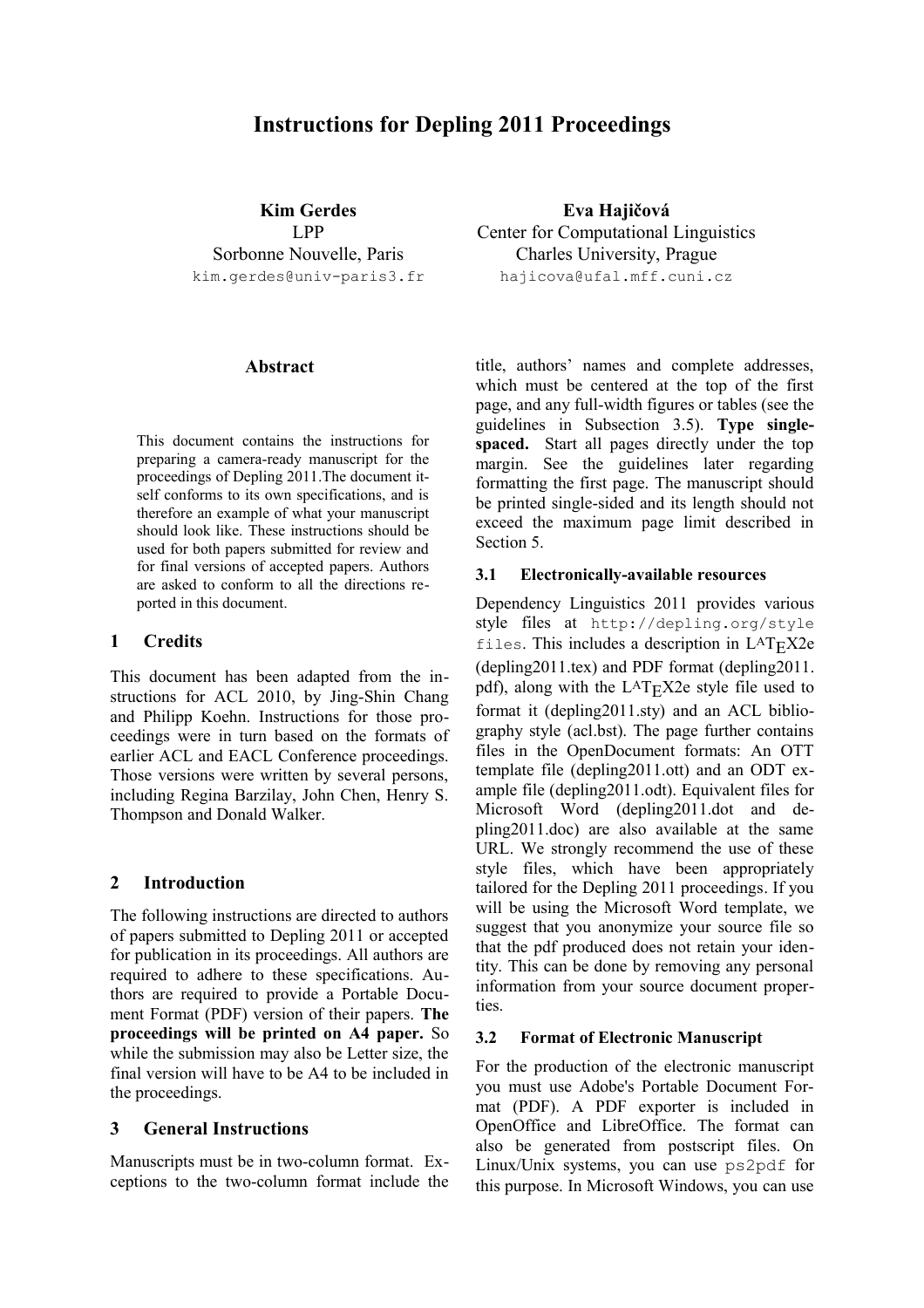Adobe's Distiller or GSview (File>Convert>pdfwrite); if you have *cygwin* in-stalled, you can use *dvipdf* or *ps2pdf*. Note that some word processing programs generate PDF which may not include all the necessary fonts (esp. tree diagrams, symbols). When you print or create the PDF file, there is usually an option in your printer setup to include none, all or just non-standard fonts. Please make sure that you select the option of including ALL the fonts. *Before sending it, test your PDF by printing it from a computer different from the one where it was created.* Moreover, some word processor may generate very large postscript/PDF files, where each page is rendered as an image. Such images may reproduce poorly. In this case, try alternative ways to obtain the postscript and/or PDF. One way on some systems is to install a driver for a postscript printer, send your document to the printer specifying "Output to a file", then convert the file to PDF.

It is of utmost importance to specify the **A4 format** (21 cm  $\times$  29.7 cm) when formatting the paper. When working with dvips, for instance, one should specify -t a4. On OpenOffice and LibreOffice, the format can be changed in the Format/Page menu.

Print-outs of the PDF file on A4 paper should be identical to the hardcopy version. If you cannot meet the above requirements about the production of your electronic submission, please contact the conference chairs above as soon as possible.

## **3.3 Layout**

Format manuscripts two columns to a page, in the manner these instructions are formatted. The exact dimensions for a page on A4 paper are:

- Left and right margins: 2.5 cm
- Top margin: 2.5 cm
- Bottom margin: 2.5 cm
- Column width: 7.7 cm
- Column height: 24.7 cm
- Gap between columns: 0.6 cm

Papers should not be submitted on any other paper size.

## **3.4 Fonts**

For reasons of uniformity, Adobe's **Times Roman** font should be used. In L<sup>A</sup>T<sub>E</sub>X2e, this is accomplished by putting

\usepackage{times} \usepackage{latexsym}

in the preamble. If Times Roman is unavailable, use **Computer Modern Roman** (L<sup>A</sup>T<sub>E</sub>Xe's default). Note that the latter is about 10% less dense than Adobe's Times Roman font.

| <b>Type of Text</b> | <b>Font Size</b> | <b>Style</b> |
|---------------------|------------------|--------------|
| paper title         | $15$ pt          | bold         |
| author names        | $12$ pt          | bold         |
| author affiliation  | $12$ pt          |              |
| the word "Abstract" | $12$ pt          | bold         |
| section titles      | $12$ pt          | bold         |
| document text       | $11$ pt          |              |
| captions            | $11$ pt          |              |
| abstract text       | 10 <sub>pt</sub> |              |
| bibliography        | 10 <sub>pt</sub> |              |
| Email address       | 10pt             |              |
| footnotes           |                  |              |

Table 1: Font guide

## **3.5 The First Page**

Center the title, author's name(s) and affiliation(s ) across both columns. Do not use footnotes for affiliations. Do not include the paper ID number assigned during the submission process. Use the two-column format only when you begin the abstract.

**Title:** Place the title centered at the top of the first page, in a 15-point bold font. (For a complete guide to font sizes and styles, see Table 1.) Long titles should be typed on two lines without a blank line intervening. Approximately, put the title at 2.5 cm from the top of the page, followed by a blank line, then the author's names(s), and the affiliation on the following line. Do not use only initials for given names (middle initials are allowed). Do not format surnames in all capitals (e.g., use "Schlangen" not "SCHLANGEN"). Do not format title and section headings in all capitals as well except for proper names (such as 'BLEU') that are conventionally in all capitals. The affiliation should contain the author's complete address, and if possible an electronic mail address. Leave about 2 cm between the affiliation and the body of the first page. The title, au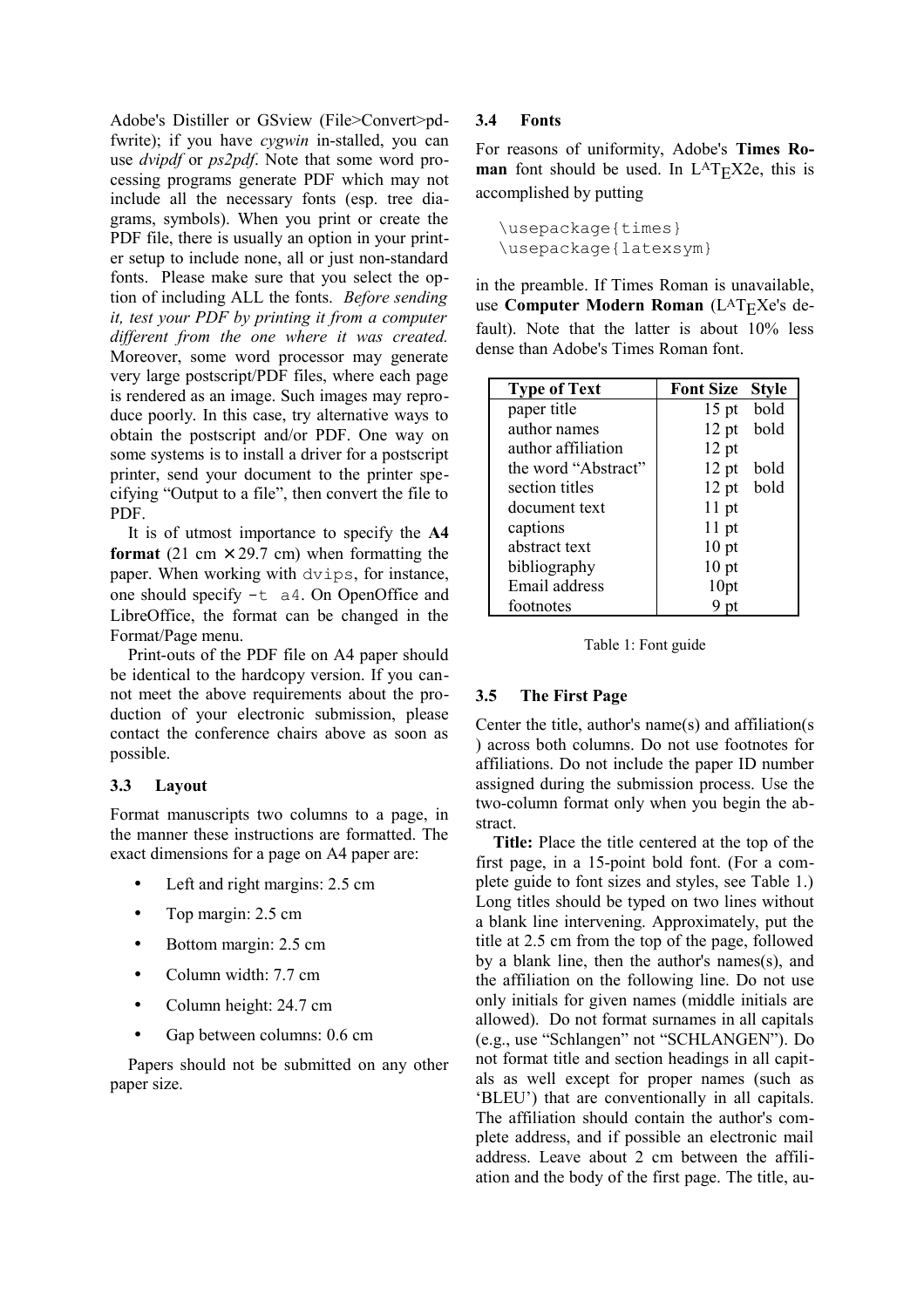thor names and addresses should be completely identical to those entered to the electronical paper submission website in order to maintain the consistency of author information among all publications of the conference.

A**bstract:** Type the abstract at the beginning of the first column. The width of the abstract text should be smaller than the width of the columns for the text in the body of the paper by about 0.6 cm on each side. Center the word **Abstract** in a 12 point bold font above the body of the abstract. The abstract should be a concise summary of the general thesis and conclusions of the paper. It should be no longer than 200 words.

**Text:** Begin typing the main body of the text immediately after the abstract, observing the two-column format as shown in the present document.

**Indent** when starting a new paragraph. Use 11 points for text and subsection headings, 12 points for section headings and 15 points for the title.

#### **3.6 Sections**

**Headings:** Type and label section and subsection headings in the style shown on the present document. Use numbered sections (Arabic numerals) in order to facilitate cross references. Number subsections with the section number and the subsection number separated by a dot, in Arabic numerals. Do not number subsubsections.

**Citations:** Citations within the text appear in parentheses as (Gusfield, 1997) or, if the author's name appears in the text itself, as Gusfield (1997 ). Append lowercase letters to the year in cases of ambiguities. Treat double authors by using both authors' last names (e.g., (Aho and Ullman, 1972), but use *et al.* when more than two authors are involved. (Collapse multiple citations as in (Gusfield, 1997; Aho and Ullman, 1972). Also refrain from using full citations as sentence constituents. We suggest that instead of

"(Gusfield, 1997) showed that ..."

you use

"Gusfield (1997) showed that ..."

If you are using the provided  $L^{AT}EX2e$  and  $BibT_FX$  style files, you can use the command \newcite to get "author (year)" citations.

As reviewing will be double-blind, the submitted version of the papers should not include the authors' names and affiliations. Furthermore, self-references that reveal the author's identity, e.g.,

"We previously showed (Gusfield,  $1997) ...$ "

should be avoided. Instead, use citations such as

"Gusfield (1997) previously showed ... "

Please do not use anonymous citations and do not include acknowledgements when submitting your papers. Papers that do not conform to these requirements may be rejected without review.

**References:** Gather the full set of references together under the heading **References**; place the section before any Appendices, unless they contain references. Arrange the references alphabetically by first author, rather than by order of occurrence in the text. Provide as complete a citation as possible, using a consistent format, such as the one for *Computational Linguistics* or the one in the *Publication Manual of the American Psychological Association* (American Psychological Association, 1983). Use of full names for authors rather than initials is preferred. A list of abbreviations for common computer science journals can be found in the ACM *Computing Reviews* (Association for Computing Machinery, 1983).

The  $LAT$ <sub>E</sub>X2e and  $BibT$ <sub>E</sub>X style files provided roughly fit the American Psychological Association format, allowing regular citations, short citations and multiple citations as described above.

**Appendices:** Appendices, if any, directly follow the text and the references (but see above). Letter them in sequence and provide an informative title: **Appendix A. Title of Appendix**.

**Acknowledgement** sections should go as a last section immediately before the references. Do not number the acknowledgement section.

#### **3.7 Footnotes**

**Footnotes:** Put footnotes at the bottom of the page and use 9 points text. They may be numbered or referred to by asterisks or other symbols.<sup>1</sup> Footnotes should be separated from the main text by a line. $<sup>2</sup>$ </sup>

<sup>&</sup>lt;sup>1</sup> This is how a footnote should appear.

<sup>&</sup>lt;sup>2</sup> Note the line separating the footnotes from the text.